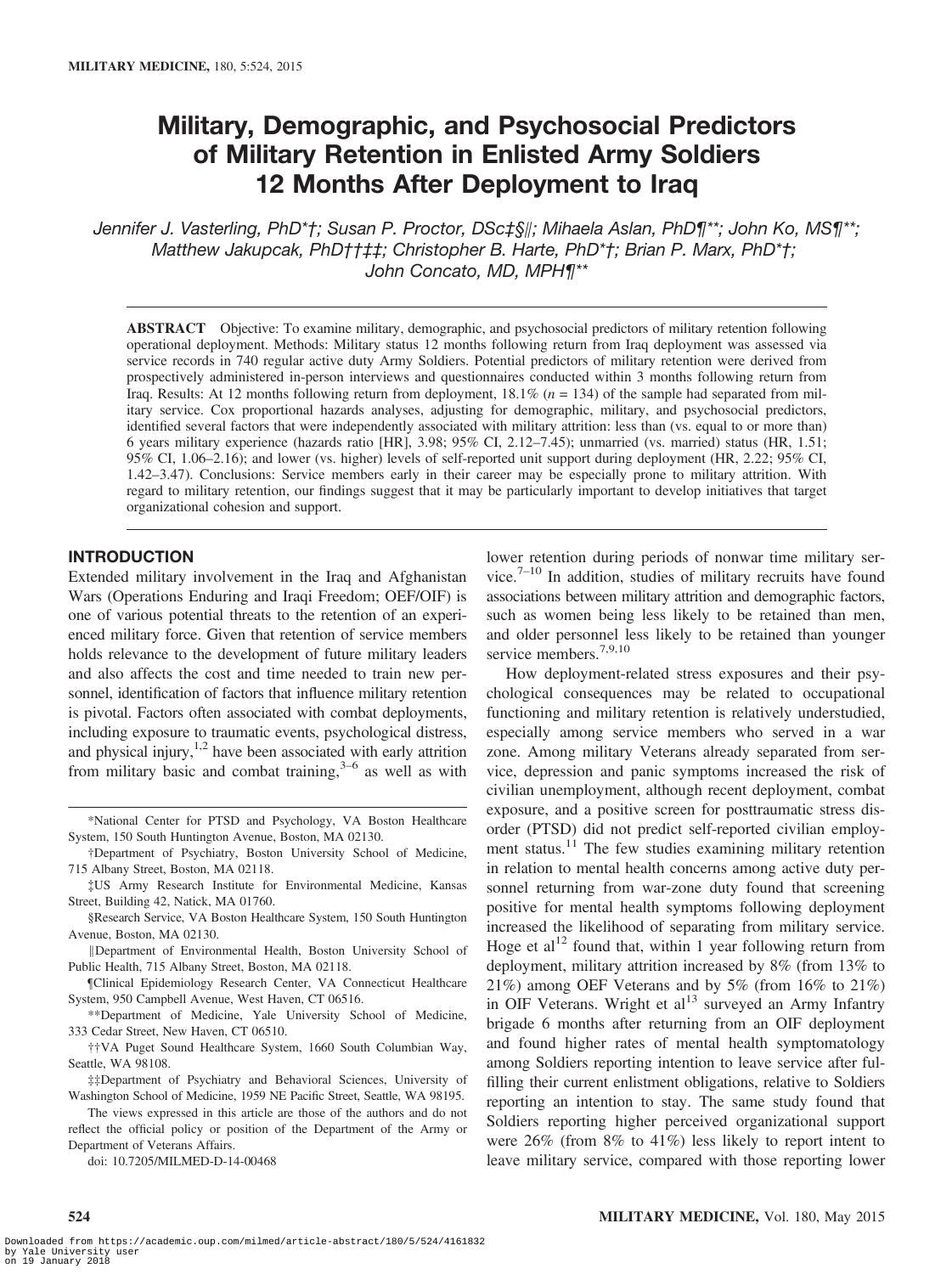organizational support. Lancaster et  $al<sup>14</sup>$  observed a similar association between unit support and intent to re-enlist observed in Army National Guard Soldiers following deployment to Iraq. These findings point to the potential adverse occupational outcomes associated with mental health concerns among service members returning from war-zone service. Importantly, these findings also raise the question of whether contextual psychosocial factors, such as organizational support, moderate the adverse occupational effects of deploymentrelated stress.

Using archived data gathered from a longitudinal cohort of U.S. Army Soldiers who deployed in support of OIF from 2003 to 2005, the current study examined factors predicting military attrition during the 12-month period following return from deployment. Potential predictors included demographic, occupational, mental health, and health- and cognitiverelated functioning factors, as well as aspects of social and organizational support. We hypothesized that military attrition would be most strongly associated with greater exposure to deployment-related psychological (e.g., stressful war-zone events) and physical (e.g., traumatic brain injury [TBI]) stressors, and that military retention would be promoted by both more favorable mental health and functional outcomes following deployment and the availability of social and occupational support.

# **METHODS**

#### Study Population and Analytic Sample

The analytic sample was drawn from the Neurocognition Deployment Health Study (NDHS $<sup>15</sup>$ ) study population. The</sup> NDHS, initiated in April 2003, is a longitudinal study of U.S. Army Soldiers originally structured around deployment in support of OIF, with the first assessments occurring before deployment for military units scheduled to deploy, and before a period of garrison duty for nondeployed comparison units. Soldiers were sampled at the battalion level to assure diverse deployment experiences and a representation of combat arms (e.g., infantry), combat support (e.g., combat engineers), and service support (e.g., supply clerks) functions. Within each battalion, potential participants were referred using pseudorandom procedures (e.g., every third person on the roster). Assessments were conducted in person at Army installations. All NDHS participants provided written informed consent for the primary study procedures and were given the additional option to consent to access military administrative records held by the Defense and Manpower Data Center (DMDC). Human subjects' approval was obtained from U.S. Army, Tulane University Health Sciences Center, and U.S. Department of Veterans Affairs review boards.

As depicted in Figure 1, the analytic sample  $(n = 815)$ included NDHS cohort members who deployed to Iraq, participated in both pre- and postdeployment assessments while still in service, and served in regular active duty status at pre- and postdeployment assessment ( $n = 815$ ). All participants were stationed at Fort Hood or Fort Lewis at the time of initial NDHS enrollment. NDHS participants were excluded from the sample if they (a) did not consent to access DMDC records or have DMDC records available  $(n = 27)$ ; (b) did not complete written questionnaires  $(n = 4)$ ; or (c) provided invalid questionnaire responses  $(n = 24)$ . Given that mechanisms influencing retention could be hypothesized to



FIGURE 1. Participants from the Neurocognition Deployment Health Study included in this study.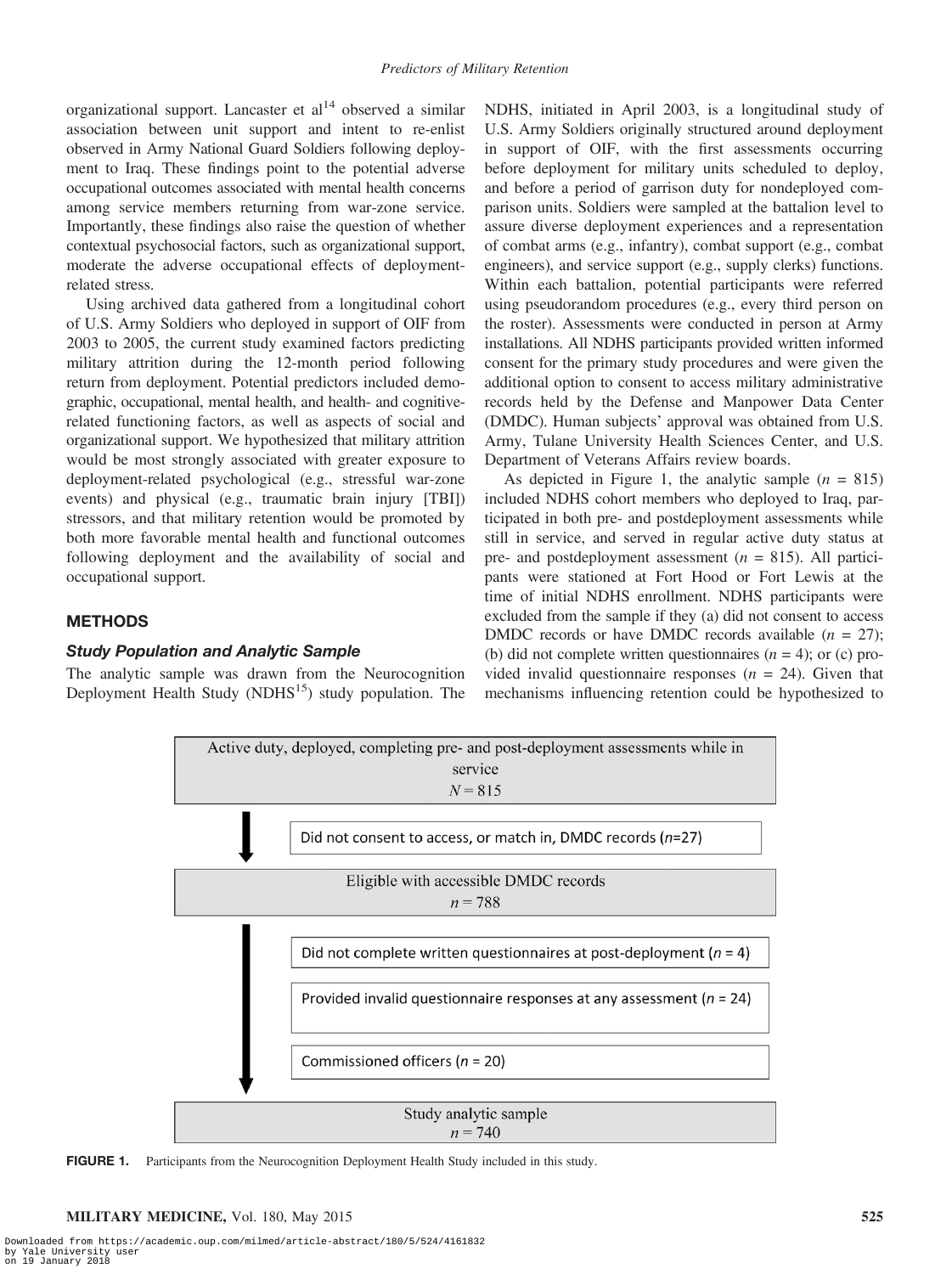differ in commissioned and warrant officers vs. enlisted personnel, and that there were too few officers to conduct a stratified analysis, commissioned and warrant officers  $(n = 20)$ were also excluded, yielding an analytic sample of  $N = 740$ .

# Military Attrition

The outcome variable—separation from the military at 12 months post each participant's individual return from their deployment to Iraq—was determined by DMDC records. At the time assessment data were collected, deployments to Iraq were scheduled as 12-month deployments; the time period for our sample began between November 2003 and November 2004, and ended between November 2004 and November 2005, depending on the military unit.

# Potential Predictors

Postdeployment emotional distress, war-zone stress exposure, and deployment TBI were predictive variables of particular interest. Emotional distress was measured with the PTSD Checklist-Civilian version (PCL- $C^{16}$ ), a continuous measure of PTSD symptom severity, and the Center for Epidemiological Studies Depression (CES-D) inventory, 9-item version,<sup>17</sup> a continuous measure of depression severity. These 2 measures had a correlation of  $r = 0.70$ , but were considered distinct enough, and each of sufficient clinical significance, to warrant assessment and analysis. For sample characterization, a "positive" PTSD screen required Diagnostic and Statistical Manual, 4th Edition, text revision  $(DSM-IV-TR^{18})$ symptom congruency and a PCL-C cutoff score of  $\geq 50$ . A "positive" depression screen was established using a validated cutoff value of  $4^{17}$ .

War-zone stress exposure severity was measured by summing the total scores of the Deployment Risk and Resilience Inventory (DRRI<sup>19</sup>) Combat Experiences and Post-Battle Experiences scales, both event-based scales of common warzone exposures. The Combat Experiences scale was modified to include an item pertaining to convoy participation. Because of the fluidity of traditional combat and postbattle experiences at the time in Iraq, summary scores from each scale were added to create a single, dimensional war-zone stress exposure variable. This combined score had a potential range of 0 to 31, reflecting the total number of items endorsed by the participant. Deployment TBI, ascertained by structured interview<sup>20</sup> and requiring head injury with at least momentary loss of consciousness, was included as a categorical yes/no variable and captured all TBIs incurred between the pre- and postdeployment NDHS assessments.

Variables thought to potentially moderate the effects of emotional distress and war-zone stress exposure on military retention included deployment military unit support and postdeployment social support. Deployment military unit support was measured by the DRRI Unit Support scale, a continuous measure of support from military peers and leaders.<sup>19</sup> Postdeployment social support was measured by the DRRI Postdeployment Social Support scale, a continuous measure of emotional and instrumental support from friends, family, and society.<sup>19</sup> Somatic- and cognitive-related functional impairments were measured by the Veterans RAND Health Survey (VR- $6D<sup>21</sup>$ ) and the Medical Outcomes Study– Cognitive Functioning  $(MOS-CF<sup>22</sup>)$  scales, respectively.

Other covariates included postdeployment demographic (age, gender, marital status, and ethnicity) and military (years of military service, rank, prior deployment, and unit type) variables, queried via written survey and interview and, for military variables, confirmed by DMDC data. Our examination of 12-month separation data following an index deployment, which served as the first OEF/OIF deployment for the majority of the sample (see Results), did not allow for the possibility of a second deployment before the study endpoint. Therefore, we did not examine multiple OEF/OIF deployments as a variable.

# Statistical Analyses

Data were analyzed using SAS version 9.2 (SAS Institute, Cary, North Carolina) and TIBCO Spotfire S+ version 8.2 (TIBCO Software, Palo Alto, California) software packages. To assist in the interpretation of results, continuous variables are reported and were analyzed in tertiles, with the exception of age and years of service, which were broken into populationrelevant categories. Missing values (<3.6% of cases) for most specific items on psychometric questionnaires were imputed using the mean value of each participant's completed items or, for the VR-6D, using modified regression algorithms reflective of the scale methodology.<sup>21</sup> For multi-item scales, if  $\geq$ 50% of individual items were not completed, the entire scale was considered missing for the participant, and no imputation was conducted. Cases were deleted listwise in regression analyses when values were missing.

Participant characteristics, including psychosocial factors and military service variables, were described at postdeployment assessment for these analyses. Next, proportional hazard analysis (Cox regression) was used to determine unadjusted associations of these postdeployment variables with separation from service 12 months after return from deployment, reported as HRs, p values, and 95% confidence intervals (CIs).

In subsequent adjusted analyses, potential predictive variables were entered into a Cox regression model with HRs describing the impact of each variable on the outcome variable of separation from service, accounting for all other variables in the model. Backward elimination procedures were then used to refine the model based on a  $p$  value of 0.2 to retain a predictor variable. Model fit was assessed using likelihood ratios, score, and Wald goodness-of-fit tests. As a sensitivity analysis, proportional hazards analyses were modeled with continuous psychosocial variables in their original (vs. tertile) coding. Finally, to allow comparability with published work using clinical cut points, we performed post hoc analyses substituting two-level categorical variables

526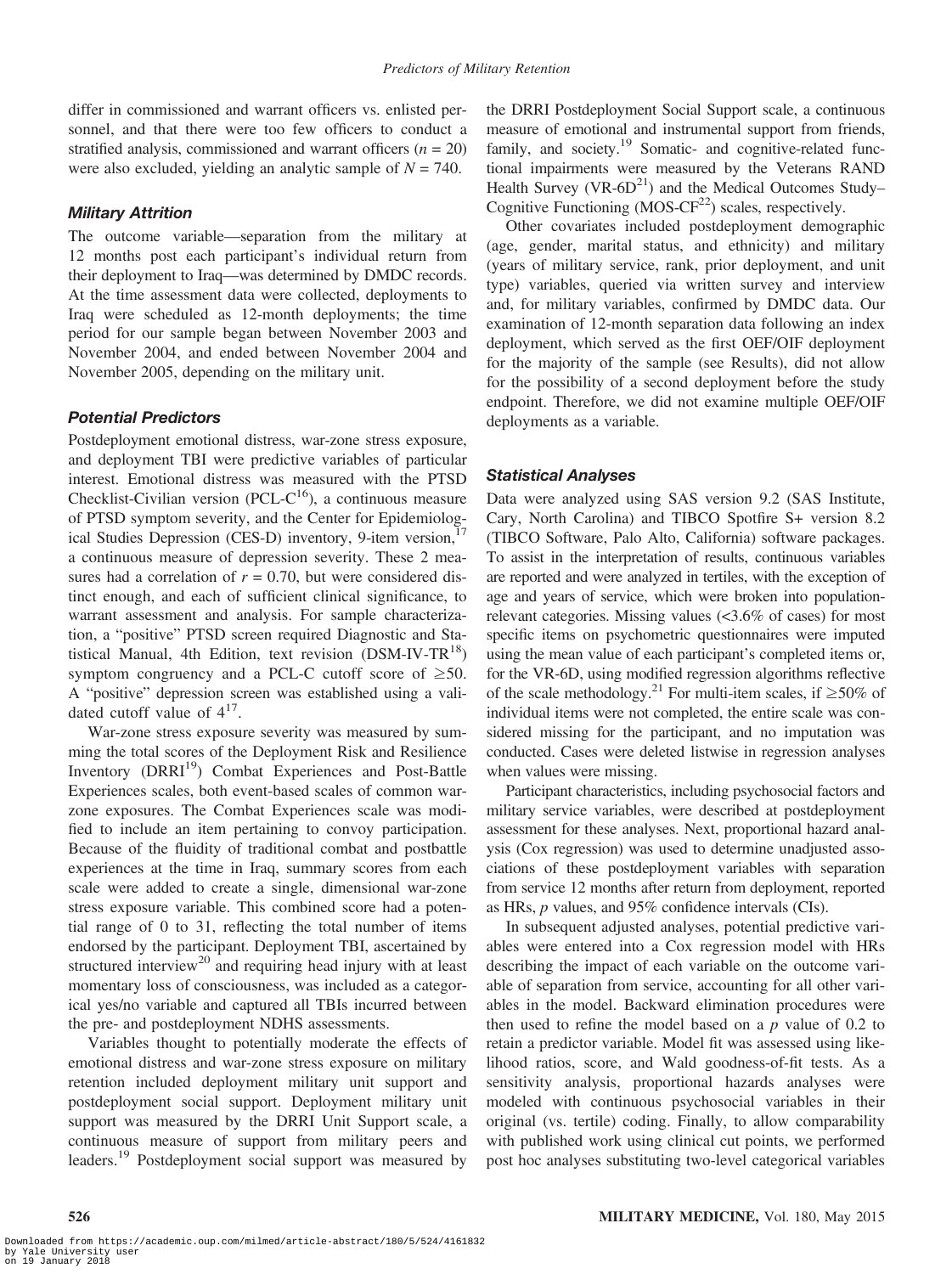for the PCL and CES-D that had been generated from the clinical cutoff scores used to describe the sample.

## RESULTS

#### Sample Characteristics

At the postdeployment assessment (Table I), the final sample  $(N = 740)$  reflected the OIF-deployed regular active duty enlisted U.S. Army population at the time of the study, although women (8%) were under-represented. Other than the index deployment, only  $1.4\%$  ( $n = 10$ ) had overseas operational deployment to Iraq, Afghanistan, or Kuwait since 2001. At 12-months postdeployment, 606 (81.9%) Soldiers remained in military service, whereas 134 (18.1%) had separated. This rate is somewhat higher than annual attrition rates observed for the total U.S. Army regular active duty Army population with prior deployment experience who separated from service during the same general time period (2005–2007). Among the 122 Soldiers for whom reason for separation was documented, almost all separations (92.6%) reflected declination to re-enlist when the term of service expired. Unsatisfactory performance, disciplinary or conduct problems, retirement, disability, and parenthood accounted for the remaining (7.4%) separations. At postdeployment assessment, 88 participants (11.9%) screened positive for probable PTSD, 142 (19.3%) screened positive for probable depression, and 62 (8.5%) reported experiencing head injury with loss of consciousness between pre-and postdeployment assessment.

#### Prediction of Military Attrition

Unadjusted analyses (Table I) indicated that among military and demographic variables, younger age, less military experience, not being married, and lower enlisted rank were associated with a greater hazard of military separation 12 months following return from deployment. Among psychosocial variables, lower levels of perceived unit support during deployment increased the likelihood of being separated.

Adjusted analyses (Table II) show the models before and after the backward elimination process. As a final model, backward elimination identified three predictive variables: unit support during deployment, years of military service, and marital status. Overall model fit in comparison to a null model was confirmed by statistically significant goodness-offit statistics (all  $\chi^2$  > 39.8; all  $p < 0.0001$ ). With regard to particular predictive factors, Soldiers with fewer than 6 years prior military service were almost four times more likely to separate than Soldiers with longer prior service  $(\geq 6$  years); unmarried Soldiers were 1.5 times more likely to separate from service than married Soldiers; and Soldiers reporting the lowest levels of unit support during deployment were over twice as likely to separate from the military compared with those reporting the highest levels of unit support. When adjusted for other variables, rank and age were no longer significantly associated with 12-month service status. In separate analyses, models that used continuous coding of psychosocial

variables revealed similar results: statistically significant associations in the original model remained significant (e.g., level of unit support was highly predictive of separation), and those not reaching statistical significance in the original model remained nonsignificant. Likewise, results were similar when we substituted two-level categorical variables for PCL and CES-D, based on clinical cut points.

#### **DISCUSSION**

In a sample of 740 active duty enlisted Army Soldiers who deployed to Iraq, we found that 18% of Soldiers had separated from service within 12 months of returning from their deployment. Fewer than 6 years duration of military service, being unmarried, and lower levels of military unit support, each independently predicted military attrition, after adjusting for demographic factors, emotional distress, deployment stress exposures, health-related functioning, and general social support. Contrary to our hypotheses, we did not observe significant associations of deployment-related psychological (e.g., combat events) and physical (i.e., TBI) stressors, or their emotional and functional sequelae, with military status 12 months following return from deployment.

Soldiers reporting lower levels of unit support were more than twice as likely to separate from service as those reporting higher levels of support from their military peers and leaders. Consistent with these findings, both Wright et  $al<sup>13</sup>$  and Lancaster et  $al<sup>14</sup>$  documented that organizational support can influence intent to stay in the military, although neither study measured actual retention or separation. Military unit support can be defined as assistance and encouragement obtained from military unit leadership and fellow unit members.<sup>19</sup> Unit support has long been recognized by military leaders as an important component of a healthy work environment, and such support has been found to protect service members from the development and exacerbation of PTSD symptoms in response to prior stressful life events<sup>23</sup> and deployment-related stressors.  $24-27$  Because our measure of unit support reflected perceptions during the deployment, it is possible that some of its positive impact on military retention may have occurred via its attenuation of deploymentrelated distress. Alternatively, perceived organizational support is associated with job satisfaction, occupational commitment, and work performance in the civilian workforce.<sup>28</sup> Therefore, military unit support may exert broader benefits on occupational retention than solely those attained via dampening the negative effects of deployment-related stress.

The benefits of support from others in retaining service members in the military may extend beyond the support received from unit members and leaders. Although we did not observe a significant association between our social support scale, which measures societal support in addition to individual assistance and encouragement from family and friends, Soldiers who were married were more likely to be retained than those who were not married. Unfortunately, the quality of marital relationships was not measured, and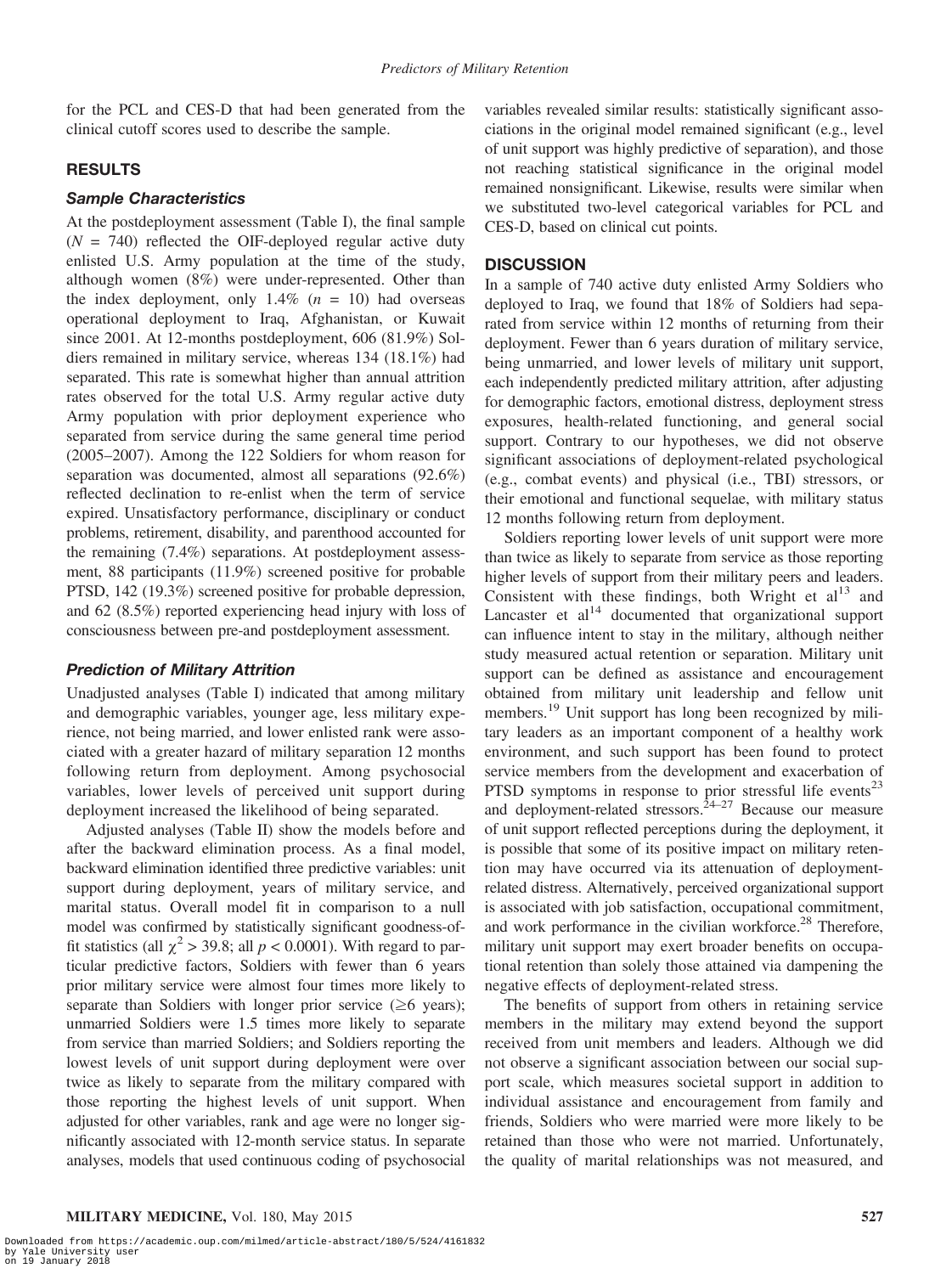| TABLE I. Unadjusted Association of Postdeployment Participant Characteristics and Psychosocial Predictors With Separation From |
|--------------------------------------------------------------------------------------------------------------------------------|
| Service During 12 Months Following Return From Deployment $(N = 740)$                                                          |

|                                                   | Military Service Status 12 Months Postdeployment Return <sup>a</sup> |                            |                                        |               |               |           |
|---------------------------------------------------|----------------------------------------------------------------------|----------------------------|----------------------------------------|---------------|---------------|-----------|
|                                                   | Overall<br>$(n = 740)$                                               | In Military<br>$(n = 606)$ | Separated From Military<br>$(n = 134)$ |               |               |           |
| Sample Characteristics and Psychosocial Variables | $n(\%)$                                                              | $n(\%)$                    | $n(\%)$                                | HR            | 95% CI        | $p$ Value |
| Demographic and Military Variables                |                                                                      |                            |                                        |               |               |           |
| Age                                               |                                                                      |                            |                                        |               |               |           |
| 30 or More Years<br>$25-29$ Years                 | 153 (20.7%)<br>376 (50.8%)                                           | 136 (88.9%)<br>342 (91.0%) | $17(11.1\%)$<br>34 (9.0%)              | [Ref]<br>1.52 | $0.85 - 2.71$ | 0.16      |
| Less Than 25 Years                                | 211 (28.5%)                                                          | 128 (60.7%)                | 83 (39.3%)                             | 2.15          | $1.28 - 3.63$ | 0.004     |
| Duration of Military Service                      |                                                                      |                            |                                        |               |               |           |
| 6 or More Years                                   | 201 (27.2%)                                                          | 190 (94.5%)                | 11 $(5.5\%)$                           | [Ref]         |               |           |
| Less Than 6 Years                                 | 539 (72.8%)                                                          | 416 (77.2%)                | 123 (22.8%)                            | 4.60          | $2.48 - 8.53$ | < 0.0001  |
| Self-Reported Deployment Interval TBI             |                                                                      |                            |                                        |               |               |           |
| No                                                | 669 (91.5%)                                                          | 546 (81.6%)                | 123 $(18.4\%)$                         | [Ref]         |               |           |
| Yes                                               | 62 (8.5%)                                                            | 52 (83.9%)                 | $10(16.1\%)$                           | 1.15          | $0.60 - 2.19$ | 0.67      |
| Sex                                               |                                                                      |                            |                                        |               |               |           |
| Male                                              | 681 (92%)                                                            | 557 (81.8%)                | 124 (18.2%)                            | [Ref]         |               |           |
| Female                                            | 59 (8%)                                                              | 49 (83.1%)                 | $10(16.9\%)$                           | 0.93          | $0.49 - 1.76$ | 0.82      |
| Race/Ethnicity                                    |                                                                      |                            |                                        |               |               |           |
| White                                             | 421 (56.9%)                                                          | 337 (80.0%)                | 84 (20.0%)                             | [Ref]         |               |           |
| African American                                  | 117 (15.8%)                                                          | 101 (86.3%)                | 16(13.7%)                              | 0.67          | $0.39 - 1.15$ | 0.15      |
| Hispanic American                                 | $102(13.8\%)$                                                        | 85 (83.3%)                 | 17(16.7%)                              | 0.83          | $0.49 - 1.40$ | 0.48      |
| Other                                             | $100(13.5\%)$                                                        | 83 (83.0%)                 | $17(17.0\%)$                           | 0.86          | $0.51 - 1.45$ | 0.56      |
| <b>Marital Status</b>                             |                                                                      |                            |                                        |               |               |           |
| Married                                           | 380 (51.4%)                                                          | 331 (87.1%)                | 49 (12.9%)                             | [Ref]         |               |           |
| Not Married                                       | 359 (48.6%)                                                          | 275 (76.6%)                | 84 (23.4%)                             | 1.92          | $1.35 - 2.73$ | 0.0003    |
| Military Occupational Type                        |                                                                      |                            |                                        |               |               |           |
| Service Support                                   | 282 (38.1%)                                                          | 237 (84.0%)                | 45 (16.0%)                             | [Ref]         |               |           |
| Combat Support                                    | 116 (15.7%)                                                          | 89 (76.7%)                 | 27 (23.3%)                             | 1.51          | $0.93 - 2.43$ | 0.09      |
| Combat Arms                                       | 342 (46.2%)                                                          | 280 (81.9%)                | 62 $(18.1\%)$                          | 1.13          | $0.77 - 1.67$ | 0.52      |
| Rank (Using Pay Grade)                            |                                                                      |                            |                                        |               |               |           |
| Noncommissioned Officers (E5-E9)                  | 355 (48%)                                                            | 309 (87.0%)                | 46 (13.0%)                             | [Ref]         |               |           |
| Junior Enlisted (E1-E4)                           | 385 (52%)                                                            | 297 (77.1%)                | 88 (22.9%)                             | 1.88          | $1.32 - 2.69$ | 0.0005    |
| Psychosocial Variables (in Tertiles)              |                                                                      |                            |                                        |               |               |           |
| DRRI Life and Family Concerns Scale,              |                                                                      |                            |                                        |               |               |           |
| <b>Summary Score</b>                              |                                                                      |                            |                                        |               |               |           |
| Fewest Concerns (13-20)                           | 260 (35.2%)                                                          | 214 (82.3%)                | 46 (17.7%)                             | [Ref]         |               |           |
| Moderate Concerns (21-26)                         | 215 (29.1%)                                                          | 170 (79.1%)                | 45 (20.9%)                             | 1.19          | $0.79 - 1.79$ | 0.41      |
| Highest Concerns (27-55)                          | 263 (35.7%)                                                          | 220 (83.7%)                | 43 (16.3%)                             | 0.91          | $0.60 - 1.40$ | 0.65      |
| DRRI Stressful War-Zone Events <sup>b</sup>       |                                                                      |                            |                                        |               |               |           |
| Lowest Event Exposure (0-13)                      | 242 (32.8%)                                                          | 199 (82.2%)                | 43 (17.8%)                             | [Ref]         |               |           |
| Moderate Event Exposure (14-21)                   | 243 (32.8%)                                                          | 203 (83.5%)                | 40 (16.5%)                             | 0.92          | $0.60 - 1.42$ | 0.13      |
| Highest Event Exposure (22-31)                    | 254 (34.4%)                                                          | 203 (79.9%)                | 51 (20.1%)                             | 1.14          | $0.76 - 1.71$ | 0.41      |
| <b>PCL</b>                                        |                                                                      |                            |                                        |               |               |           |
| Lowest Distress (17-24)                           | 253 (34.3%)                                                          | 210 (83.0%)                | 43 (17.0%)                             | [Ref]         |               |           |
| Moderate Distress (25–36)                         | 250 (33.9%)                                                          | 208 (83.2%)                | 42 (16.8%)                             | 0.98          | $0.64 - 1.50$ | 0.94      |
| Highest Distress (37–82)                          | 234 (31.8%)                                                          | 185 (79.1%)                | 49 (20.9%)                             | 1.23          | $0.82 - 1.86$ | 0.32      |
| CES-D                                             |                                                                      |                            |                                        |               |               |           |
| Lowest Distress $(0-4)$                           | 269 (36.6%)                                                          | 230 (85.5%)                | 39 (14.5%)                             | [Ref]         |               |           |
| Moderate Distress (5–8)                           | 198 (26.9%)                                                          | 158 (79.8%)                | 40 (20.2%)                             | 1.45          | $0.93 - 2.26$ | 0.10      |
| Highest Distress (9–26)                           | 269 (36.5%)                                                          | 214 (79.6%)                | 55 (20.4%)                             | 1.44          | $0.96 - 2.17$ | 0.08      |
| VR-6D, Overall Summary Score                      |                                                                      |                            |                                        |               |               |           |
| Highest Functioning (0.796–0.967)                 | 247 (33.4%)                                                          | 206 (83.4%)                | 41 (16.6%)                             | [Ref]         |               |           |
| Moderate Functioning (0.707-0.795)                | 247 (33.5%)                                                          | 199 (80.6%)                | 48 (19.4%)                             | 1.2           | $0.79 - 1.82$ | 0.39      |
| Lowest Functioning (0.458-0.706)                  | 244 (33.1%)                                                          | 200 (82.0%)                | 44 (18.0%)                             | 1.1           | $0.72 - 1.68$ | 0.66      |
| MOS-Cognitive Functioning, Summary Score          |                                                                      |                            |                                        |               |               |           |
| Highest Functioning (86-100)                      | 221 (30.0%)                                                          | 182 (82.4%)                | 39 (17.6%)                             | [Ref]         |               |           |
| Moderate Functioning (66-85)                      | 269 (36.5%)                                                          | 224 (83.3%)                | 45 (16.7%)                             | 0.94          | $0.61 - 1.45$ | 0.79      |
| Lowest Functioning (0-65)                         | 247 (33.5%)                                                          | 198 (80.2%)                | 49 (19.8%)                             | 1.14          | $0.75 - 1.73$ | 0.56      |

(continued)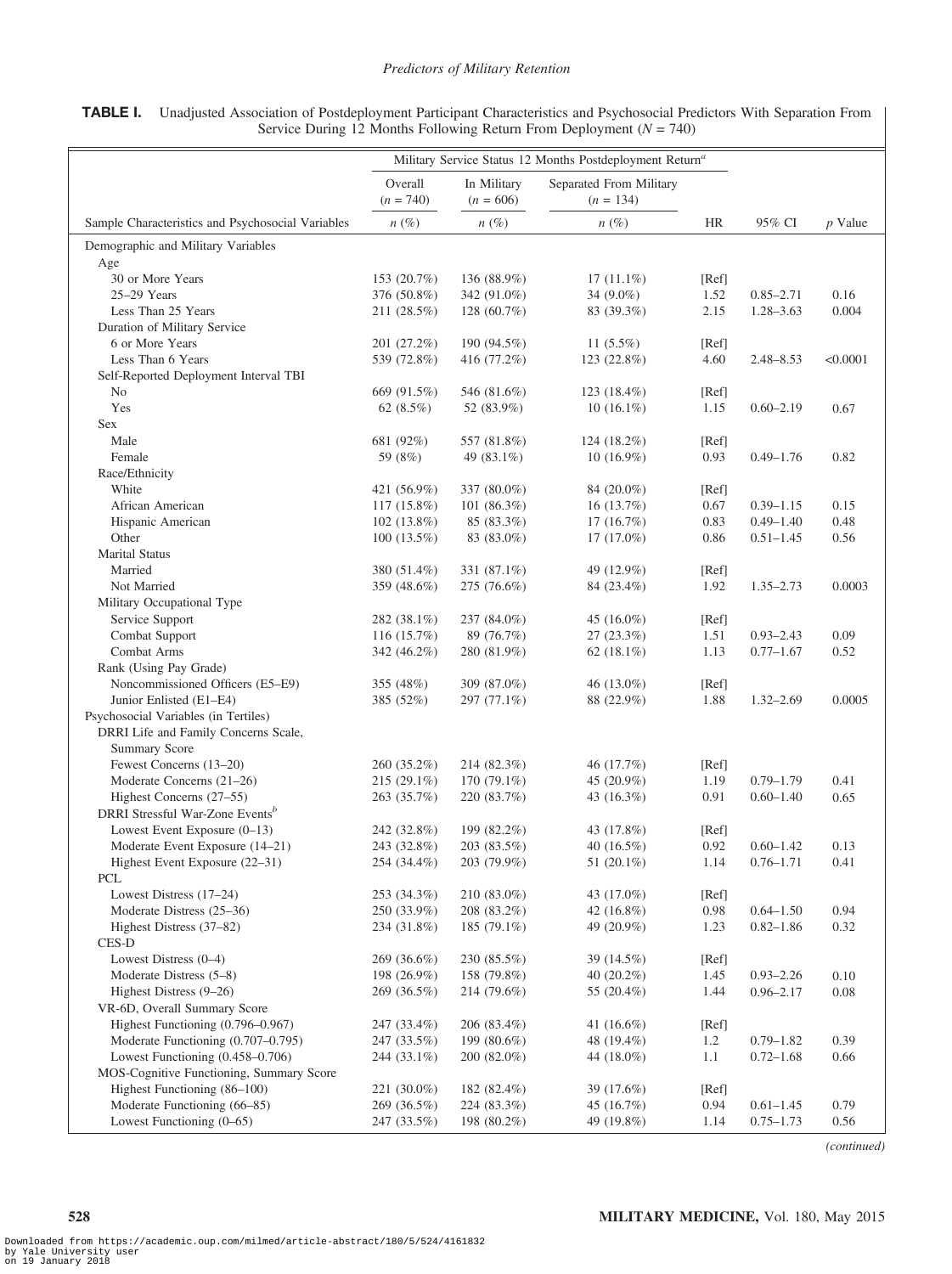|                                                   | Military Service Status 12 Months Postdeployment Return <sup>a</sup> |                            |                                        |           |               |           |
|---------------------------------------------------|----------------------------------------------------------------------|----------------------------|----------------------------------------|-----------|---------------|-----------|
|                                                   | Overall<br>$(n = 740)$                                               | In Military<br>$(n = 606)$ | Separated From Military<br>$(n = 134)$ |           |               |           |
| Sample Characteristics and Psychosocial Variables | $n(\%)$                                                              | $n(\%)$                    | $n(\%)$                                | <b>HR</b> | 95% CI        | $p$ Value |
| DRRI Unit Support Scale, Summary Score            |                                                                      |                            |                                        |           |               |           |
| Highest Support (44–60)                           | 237 (32.4%)                                                          | 208 (87.8%)                | 29 (12.2%)                             | [Ref]     |               |           |
| Moderate Support (34–43)                          | 255 (34.8%)                                                          | $210(82.4\%)$              | 45 (17.6%)                             | 1.49      | $0.93 - 2.38$ | 0.09      |
| Lowest Support $(12-33)$                          | 240 (32.8%)                                                          | 181 (75.4%)                | 59 (24.6%)                             | 2.16      | $1.39 - 3.37$ | 0.0007    |
| <b>DRRI</b> Postdeployment Social Support         |                                                                      |                            |                                        |           |               |           |
| Scale, Summary Score                              |                                                                      |                            |                                        |           |               |           |
| Highest Support $(62–75)$                         | 237 (32.2%)                                                          | 199 (84.0%)                | 38 (16.0%)                             | [Ref]     |               |           |
| Moderate Support (53–61)                          | $262(35.5\%)$                                                        | 212 (80.9%)                | 50 $(19.1\%)$                          | 1.24      | $0.81 - 1.88$ | 0.33      |
| Lowest Support (19–52)                            | 238 (32.3%)                                                          | 192 (80.7%)                | 46 $(19.3\%)$                          | 1.24      | $0.81 - 1.90$ | 0.33      |

**TABLE I.** Continued

HR, hazards ratio; CI, confidence interval; TBI, traumatic brain injury; DRRI, Deployment Risk and Resilience Inventory; PCL, PTSD Checklist; CES-D, Center for Epidemiological Studies Depression Inventory, 9-item version; VR-6D, Veterans RAND Health Survey; MOS, Medical Outcomes Study. "The sample size varies slightly across observations because of missing data. <sup>b</sup>Represents a summation of the scores of the DRRI Combat Experiences and Post-Battle Experiences scales.

thus we can only infer that marital status may have served as a proxy for instrumental and/or emotional support. It could also be hypothesized that being married brings with it increased financial responsibilities that motivate continued military service. Regardless of the mechanism by which marital status influences military retention, this finding reinforces recent attention by the military to addressing the needs of military families.<sup>29</sup>

Retention in the Army was also associated with longer duration (6 or more years) of military service. Longer term service may indicate greater commitment to a military career and plans to reach full retirement from the military, which typically requires a minimum of 20 years of service. Although senior rank also predicted military retention in the unadjusted analyses, enlisted rank is typically correlated with years of service and, as suggested by the absence of an association of rank with retention in the adjusted analyses, may be better explained by years of service.

Hoge et  $al<sup>12</sup>$  found that mental distress reported during routine postdeployment health assessments from 2003 to 2004 was associated with military attrition. In contrast, we did not observe a significant association between deployment-related psychological stressors, physical injury (i.e., TBI), healthrelated functioning, or emotional distress—including both PTSD and depression symptoms—and military retention a year following return from deployment. Our findings were similar when using clinical PCL cutoffs identical to those in the Hoge et al<sup>12</sup> study. It may be that differences in study methodology, including the larger sample sized used by Hoge et  $al<sup>12</sup>$  and circumstances of reporting (confidential reporting of mental health symptoms in our study vs. nonconfidential reporting in the Hoge et al<sup>12</sup> study), in part explain the differences in findings between the two studies.

Our results also differ from those of prior military studies conducted during periods of non-war-time military service, $3-10$ which found associations between military attrition and deployment-related stressors and emotional distress. In our sample of recently returned deployers, it is possible that explicit incentives (e.g., financial re-enlistment bonuses) and implicit factors (e.g., career advancement, continuing to serve with other Soldiers perceived to provide emotional support) outweighed any negative effects of deploymentrelated stressors and emotional distress. It is noteworthy that Lancaster et  $al<sup>14</sup>$  did not find significant associations between postdeployment mental health variables and intent to re-enlist in recently deployed National Guard Soldiers. Horton et al<sup>11</sup> similarly did not find significant associations between job status and prior deployment experiences or PTSD, although their outcome was postservice (vs. military) job status. Unlike our findings, the same study did find associations between civilian unemployment and depression among military Veterans who separated from service via routine military retirement. The mixed results yielded by the literature suggest that associations regarding deployment-related stressors and emotional distress warrant further study.

As a study limitation, we measured military attrition 12 months from return from deployment, not allowing enough time for some service members to reach the end of an enlistment term or to address longer-term predictors of retention. It is also likely that different factors lead to different types of separation. Although our sample was large enough to examine military job status as an outcome, it was not diverse enough with regard to reasons for separation to examine potential differences in predictors of various types of separation from service (e.g., routine retirement, fulfillment of enlistment term, medical discharge, disciplinary actions). Because we examined the service status outcomes of only those NDHS participants who provided postdeployment assessment data, we may have not captured medical discharges (e.g., those attributable to severe TBI or significant psychiatric concerns) that occurred during or soon after deployment. This situation may in part explain the lack of significant associations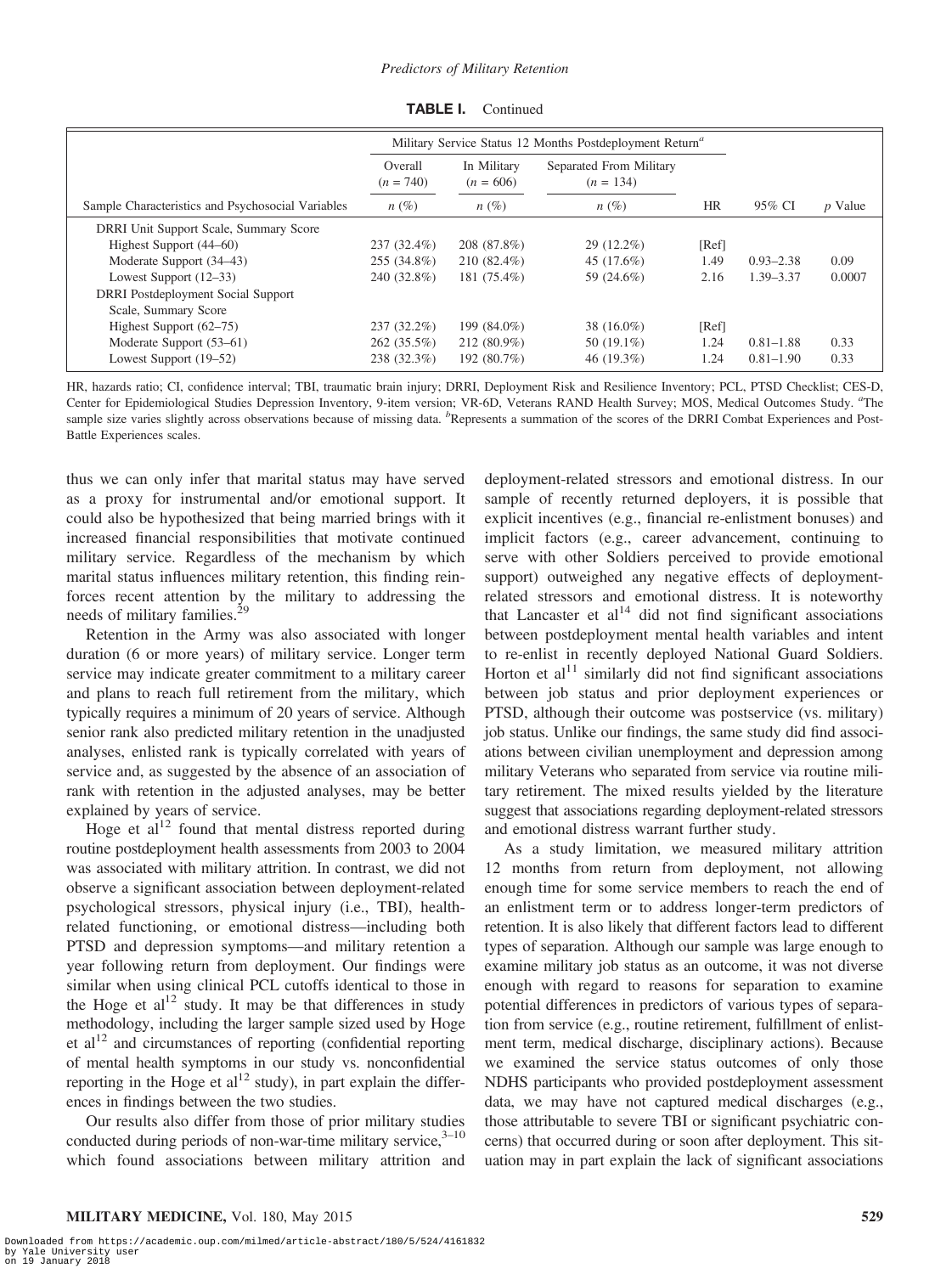TABLE II. Adjusted Associations of Postdeployment Participant Characteristics and Psychosocial Predictors With Separation From Service During 12 Months Following Return From Deployment ( $N = 740$ )

|                                                            | Full Model |               |           | Final Model <sup>a</sup> |               |           |  |
|------------------------------------------------------------|------------|---------------|-----------|--------------------------|---------------|-----------|--|
| Sample Characteristics and Psychosocial Variables          | <b>HR</b>  | 95% CI        | $p$ Value | HR                       | 95% CI        | $p$ Value |  |
| Demographic and Military Variables                         |            |               |           |                          |               |           |  |
| Age                                                        |            |               |           |                          |               |           |  |
| 30 or More Years                                           | [Ref]      |               |           |                          |               |           |  |
| 25-29 Years                                                | 0.91       | $0.48 - 1.71$ | 0.77      |                          |               |           |  |
| Less Than 25 Years                                         | 0.77       | $0.42 - 1.41$ | 0.39      |                          |               |           |  |
| Duration of Military Service                               |            |               |           |                          |               |           |  |
| 6 or More Years                                            | [Ref]      | $2.14 - 9.25$ | < 0.0001  |                          |               |           |  |
| Less Than 6 years<br>Self-Reported Deployment Interval TBI | 4.45       |               |           | 3.98                     | $2.12 - 7.45$ | < 0.0001  |  |
| No                                                         | [Ref]      |               |           |                          |               |           |  |
| Yes                                                        | 1.16       | $0.60 - 2.27$ | 0.66      |                          |               |           |  |
| Sex                                                        |            |               |           |                          |               |           |  |
| Male                                                       | [Ref]      |               |           |                          |               |           |  |
| Female                                                     | 0.95       | $0.46 - 1.96$ | 0.88      |                          |               |           |  |
| Race/Ethnicity                                             |            |               |           |                          |               |           |  |
| White                                                      | [Ref]      |               |           |                          |               |           |  |
| African American                                           | 0.82       | $0.46 - 1.45$ | 0.50      |                          |               |           |  |
| Hispanic American                                          | 0.97       | $0.56 - 1.68$ | 0.90      |                          |               |           |  |
| Other                                                      | 1.03       | $0.60 - 1.77$ | 0.93      |                          |               |           |  |
| <b>Marital Status</b>                                      |            |               |           |                          |               |           |  |
| Married                                                    | [Ref]      |               |           |                          |               |           |  |
| Not Married                                                | 1.51       | $1.03 - 2.22$ | 0.03      | 1.51                     | $1.06 - 2.16$ | 0.02      |  |
| Military Occupational Type                                 |            |               |           |                          |               |           |  |
| Service Support                                            | [Ref]      |               |           |                          |               |           |  |
| Combat Support                                             | 1.47       | $0.88 - 2.45$ | 0.14      |                          |               |           |  |
| Combat Arms                                                | 1.06       | $0.66 - 1.68$ | 0.82      |                          |               |           |  |
| Rank (Using Pay Grade)                                     |            |               |           |                          |               |           |  |
| Noncommissioned Officers (E5-E9)                           | [Ref]      |               |           |                          |               |           |  |
| Junior Enlisted (E1-E4)                                    | 1.10       | $0.73 - 1.66$ | 0.65      |                          |               |           |  |
| Psychosocial Variables (in Tertiles)                       |            |               |           |                          |               |           |  |
| DRRI Life and Family Concerns Scale,                       |            |               |           |                          |               |           |  |
| Summary Score                                              |            |               |           |                          |               |           |  |
| <b>Fewest Concerns</b>                                     | [Ref]      |               |           |                          |               |           |  |
| Moderate Concerns                                          | 1.27       | $0.82 - 1.97$ | 0.28      |                          |               |           |  |
| <b>Highest Concerns</b>                                    | 1.19       | $0.74 - 1.92$ | 0.47      |                          |               |           |  |
| DRRI Stressful War-Zone Events,                            |            |               |           |                          |               |           |  |
| Summary Score <sup>b</sup>                                 |            |               |           |                          |               |           |  |
| Lowest Event Exposure                                      | [Ref]      |               |           |                          |               |           |  |
| Moderate Event Exposure                                    | 1.05       | $0.65 - 1.69$ | 0.83      |                          |               |           |  |
| <b>Highest Event Exposure</b>                              | 1.19       | $0.71 - 2.00$ | 0.50      |                          |               |           |  |
| PCL                                                        |            |               |           |                          |               |           |  |
| Lowest Distress                                            | [Ref]      |               |           |                          |               |           |  |
| <b>Moderate Distress</b>                                   | 0.85       | $0.52 - 1.37$ | 0.50      |                          |               |           |  |
| <b>Highest Distress</b>                                    | 1.04       | $0.58 - 1.85$ | 0.89      |                          |               |           |  |
| <b>CESD</b>                                                |            |               |           |                          |               |           |  |
| <b>Lowest Distress</b>                                     | [Ref]      |               |           |                          |               |           |  |
| Moderate Distress                                          | 1.49       | $0.89 - 2.48$ | 0.13      |                          |               |           |  |
| <b>Highest Distress</b>                                    | 1.38       | $0.75 - 2.52$ | 0.30      |                          |               |           |  |
| VR-6D, Overall Summary Score                               |            |               |           |                          |               |           |  |
| <b>Highest Functioning</b>                                 | [Ref]      |               |           |                          |               |           |  |
| Moderate Functioning                                       | 0.89       | $0.55 - 1.45$ | 0.63      |                          |               |           |  |
| <b>Lowest Functioning</b>                                  | 0.66       | $0.35 - 1.26$ | 0.21      |                          |               |           |  |
| MOS-Cognitive Functioning, Summary Score                   |            |               |           |                          |               |           |  |
| <b>Highest Functioning</b>                                 | [Ref]      |               |           |                          |               |           |  |
| Moderate Functioning                                       | 0.87       | $0.54 - 1.39$ | 0.56      |                          |               |           |  |
| <b>Lowest Functioning</b>                                  | 0.97       | $0.56 - 1.68$ | 0.91      |                          |               |           |  |

(continued)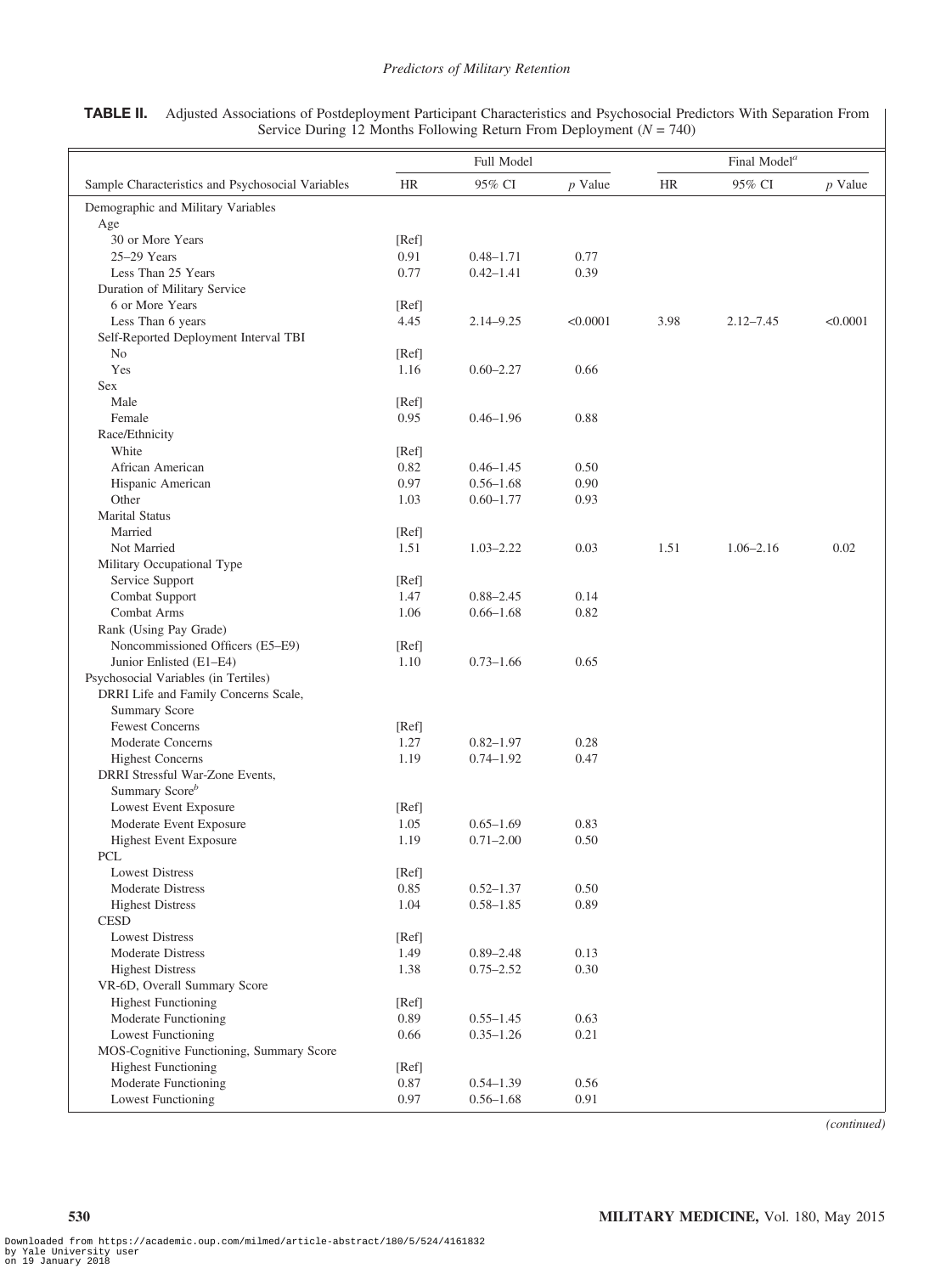|                                                   | Full Model |               |           | Final Model <sup><math>a</math></sup> |               |           |  |
|---------------------------------------------------|------------|---------------|-----------|---------------------------------------|---------------|-----------|--|
| Sample Characteristics and Psychosocial Variables | <b>HR</b>  | 95% CI        | $p$ Value | <b>HR</b>                             | 95% CI        | $p$ Value |  |
| DRRI Unit Support Scale, Summary Score            |            |               |           |                                       |               |           |  |
| <b>Highest Support</b>                            | [Ref]      |               |           |                                       |               |           |  |
| Moderate Support                                  | 1.42       | $0.87 - 2.32$ | 0.16      | 1.50                                  | $0.92 - 2.33$ | 0.11      |  |
| Lowest Support                                    | 2.24       | $1.35 - 3.73$ | 0.002     | 2.22                                  | $1.42 - 3.47$ | 0.0005    |  |
| <b>DRRI</b> Postdeployment Social Support         |            |               |           |                                       |               |           |  |
| Scale, Summary Score                              |            |               |           |                                       |               |           |  |
| <b>Highest Support</b>                            | [Ref]      |               |           |                                       |               |           |  |
| Moderate Support                                  | 1.09       | $0.70 - 1.71$ | 0.70      |                                       |               |           |  |
| Lowest Support                                    | 0.88       | $0.54 - 1.45$ | 0.62      |                                       |               |           |  |

**TABLE II.** Continued

HR, hazards ratio; CI, confidence interval; TBI, traumatic brain injury; DRRI, Deployment Risk and Resilience Inventory; PCL, PTSD Checklist; CES-D, Center for Epidemiological Studies Depression Inventory, 9-item version; VR-6D, Veterans RAND Item Health Survey; MOS, Medical Outcomes Study. "Model following backward elimination procedures. <sup>b</sup>Represents a summation of the scores of the DRRI Combat Experiences and Post-Battle Experiences scales.

of functional health measures and TBI with military job status. Because Soldiers in our sample were predominantly deployment naïve and deployed to Iraq for uniform 12-month tours, we were not able to examine the potential impact of the number of deployments, length of dwell time (time between deployments), and total duration of time deployed on military retention. Regarding mental health associations, although we used well-validated psychometric measures of PTSD and depression symptoms, we did not clinically assess PTSD or depression diagnoses. Because our sample only included enlisted active duty Army personnel, findings may not generalize to other military branches, commissioned officers, and reservists. Finally, findings based solely on U.S. service members may not generalize to international forces.

## **CONCLUSION**

Occupational retention is determined by multiple individual and environmental factors. During and after a war-zone deployment, the instrumental and emotional support provided by peers and military leaders may be among the very most important of these factors. Organizational support of this type appears to have broad generalizability to the military occupational context, as demonstrated in the current study, as well as to the civilian workforce, as demonstrated by the civilian occupational literature. Our data, obtained from a relatively large sample of recently deployed active duty Army Soldiers, also points to the potential vulnerability to attrition of service members who have been in the military for shorter durations (<6 years), representing those without a more firmly established commitment to a military career. Marital status also influences military retention. Collectively, our results point to several factors that can be addressed on either individual or systems levels. Specifically, our results reinforce attention to organizational interventions (e.g., via leadership training) that can enhance emotional and instrumental support within military units. The results likewise suggest that initiatives intended to enhance retention be focused on the newest members of the military. Relatedly, it will be informative for future research to identify factors that are most likely to increase retention, specifically within service members with fewer years of service. Finally, the association of retention with marital status requires more nuanced examination, if variables appropriate for family intervention are to be identified.

# ACKNOWLEDGMENTS

We appreciate the support of the Defense Manpower Data Center in obtaining military service status data. We are also grateful to the Soldiers who comprise the Neurocognition Deployment Health Study cohort for volunteering their time to participate in the study and for their military service more generally. Funding for the collection of primary assessment data was provided by the U.S. Army Medical Research and Materiel Command (DAMD 17-03-0020) and the Department of Veterans Affairs Clinical Sciences Research and Development. Data analyses and collection of secondary data from military administrative records were supported by the Clinical Epidemiology Research Center, VA Cooperative Studies Program. The primary funding organizations had no role in the scientific aspects of the study or the preparation of the manuscript. The manuscript underwent scientific and administrative review within the U.S. Army Research Institute for Environmental Medicine.

#### REFERENCES

- 1. Hoge CW, Castro CA, Messer SC, McGurk D, Cotting DI, Koffman RL: Combat duty in Iraq and Afghanistan, mental health problems, and barriers to care. N Engl J Med 2004; 351: 13–22.
- 2. Hoge CW, McGurk D, Thomas JL, Cox AL, Engel CC, Castro CA: Mild traumatic brain injury in U.S. Soldiers returning from Iraq. N Engl J Med 2008; 358: 453–63.
- 3. Merrill LL, Stander VA, Thomsen CJ, Crouch JL, Milner JS: Childhood exposure to family violence and attrition in the Navy. Mil Med 2004; 169(6): 465–9.
- 4. Patrick V, Critchfield E, Vaccaro T, Campbell J: The relationship of childhood abuse and early separation from the military among Army advanced individual trainees. Mil Med 2011; 176(2): 182–5.
- 5. Reis JP, Trone DW, Macera CA, Rauh MJ: Factors associated with discharge during marine corps basic training. Mil Med 2007; 172(9): 936–41.
- 6. Wolfe J, Turner K, Caulfield M, et al: Gender and trauma as predictors of military attrition: a study of Marine Corps recruits. Mil Med 2005; 170(12): 1037–43.